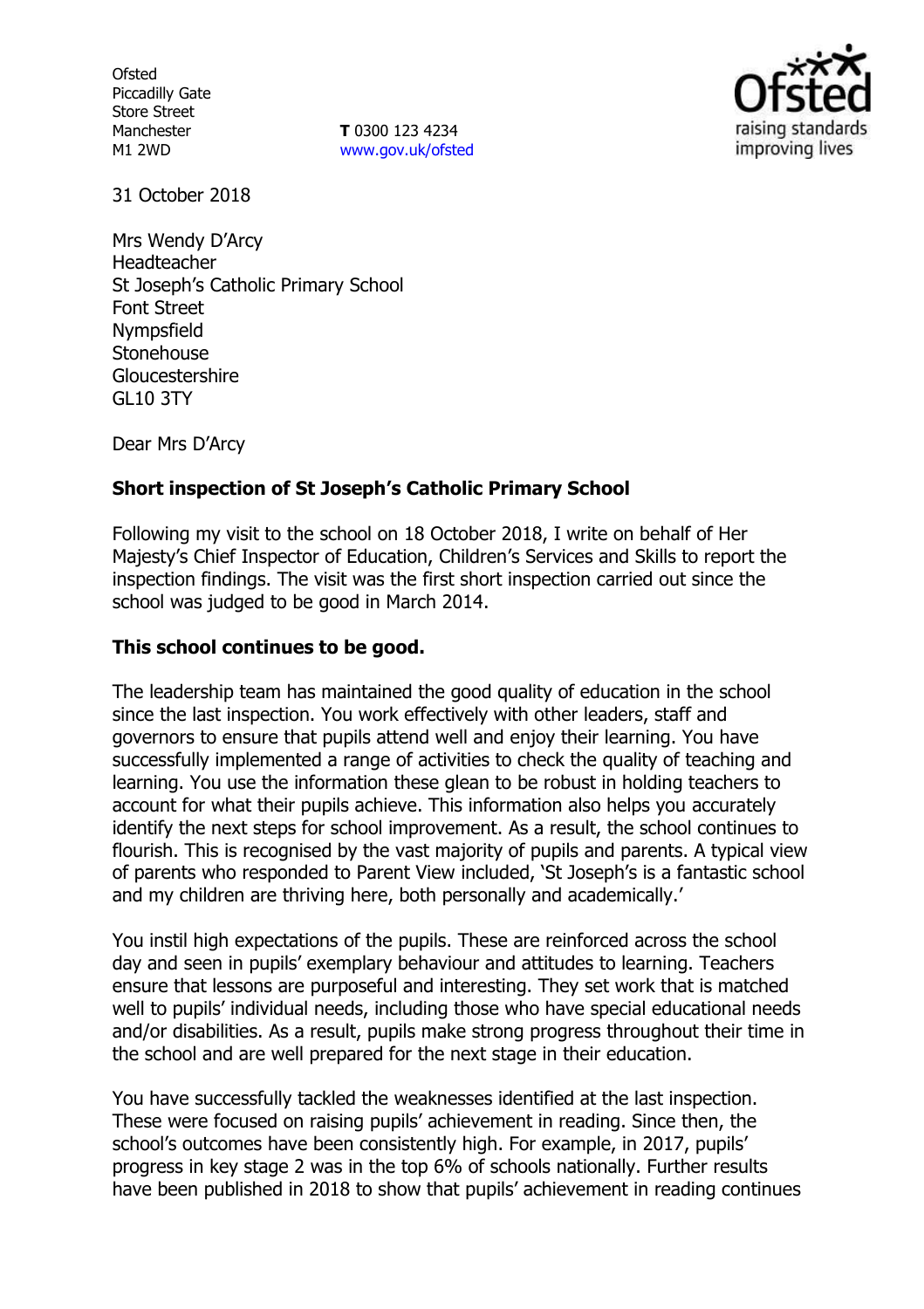

to be strong.

You are not complacent and rightly recognise that there are a few remaining priorities to address. In particular, pupils' achievement in mathematics is variable, especially for lower- and middle-achieving pupils, who are not consistently making accelerated progress to reach the standards of which they are capable. In addition, there is more work to do to ensure that all leaders, especially governors, are most effective. For example, governors ask a range of pertinent questions and undertake visits to meet with leaders. However, governors' work lacks precision and rigour in following up issues. This limits the overall success of their work in holding leaders to account for reaching the very highest standards in all subjects.

# **Safeguarding is effective.**

You and other leaders ensure that arrangements for safeguarding pupils are fit for purpose, including vetting and recruiting new staff. Staff are well trained and fully aware of how to escalate concerns about pupils' welfare. You take prompt and effective action to refer pupils to a range of external agencies. This ensures that pupils and their families get the timely help they need to resolve difficulties that they may be experiencing at home.

Pupils say that they feel safe. They are fully aware of the different forms of bullying, including cyber bullying. Pupils told me that they trust staff. They have confidence in adults to resolve problems, including minor disputes should these occur. Pupils show a strong understanding of how to stay safe in different situations, especially given the school's unique situation with a public accessway on its grounds. Pupils know what they must to do mitigate any risks caused by this. They also know how to evacuate the school quickly and safely, including when the need arises during an out-of-hours disco.

### **Inspection findings**

- We agreed the key lines of enguiry at the start of the inspection. The first focused on pupils' achievement in mathematics. This is because pupils' progress in mathematics is disproportionately lower than in English, especially reading.
- **Pupils enjoy their mathematics lessons. Teachers plan lessons corresponding with** age-appropriate content and give pupils opportunities to justify their thinking and reasoning. You have introduced daily arithmetic sessions and 'LEAPS' for all pupils to improve their knowledge and fluency of the four operations.
- However, on some occasions, teachers do not check pupils' mathematical knowledge and understanding closely enough. As a result, teachers then move pupils on too quickly before they have fully secured prerequisite skills and knowledge. This means that pupils are not always ready for the next challenges being presented to them and this slows the progress of some pupils.
- The teaching of reading is highly effective throughout the school. Teachers have the highest expectations of pupils, starting from the earliest opportunities. For example, in the Reception class children were enjoying a shared book and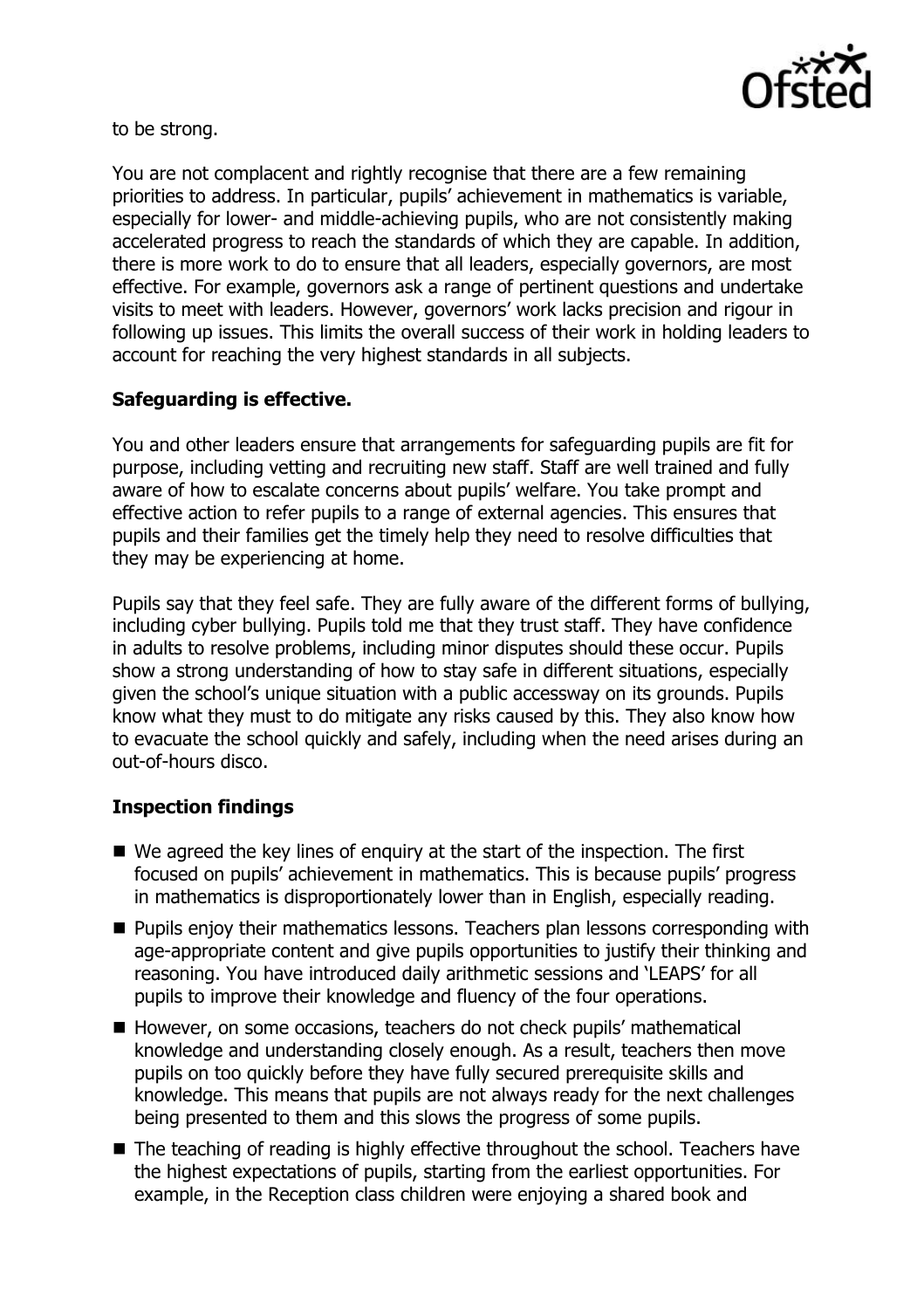

successfully considering alternative words for 'fragile'.

- $\blacksquare$  The teaching of phonics is well planned and organised to get pupils off to a flying start. The daily programme to teach letters and sounds is highly effective. This also identifies pupils at risk of falling behind and ensures that you can put in place timely and effective interventions for them to catch up.
- Teachers devise well-tailored reading tasks to meet the full range of pupils' needs. Teachers check pupils' understanding, especially their comprehension and reasoning, to plan the right next steps so that pupils make rapid progress. Highquality texts are shared commonly with pupils, who apply their love of reading in countless ways across the school day. The reading strategy is robust and highly effective so that pupils' outcomes are consistently high.
- Finally, I evaluated the effectiveness of the school's new 'REACH' curriculum. Leaders have worked closely with a range of stakeholders, including the pupils, to evaluate and redefine the school's curricular aims and objectives. Pupils are inspired by the full range of experiences and activities on offer, which, for example, result in the high-quality art work seen throughout the school. Pupils recognise the value of the links between subjects, which helps them to form a broad body of inter-related knowledge in support of their wider learning and development. Pupils are effectively transferring knowledge and skills to a range of alternative subjects and situations. This is enabling them to test ideas and refine their skills in different ways.
- Leaders' expectations of age-appropriate challenge and progression across subjects are implemented effectively. Work scrutiny and analysis of theme books in Years 1, 3 and 6 confirm that there is a tangible progression of skills and content, as well as tasks being adapted to meet different ability needs. The curriculum continues to be evaluated and designed based on the pupils' needs. This is contributing to pupils being well prepared for the next stage in their education.

# **Next steps for the school**

Leaders and those responsible for governance should ensure that they:

- $\blacksquare$  raise achievement further in mathematics, by ensuring teachers rigorously check pupils' are secure in their mathematical understanding
- $\blacksquare$  further develop the challenge of the governing body so that the school can reach the very highest standards across all subjects.

I am copying this letter to the chair of the governing body, the director of education for the Diocese of Clifton, the regional schools commissioner and the director of children's services for Gloucestershire. This letter will be published on the Ofsted website.

Yours sincerely

Stewart Gale